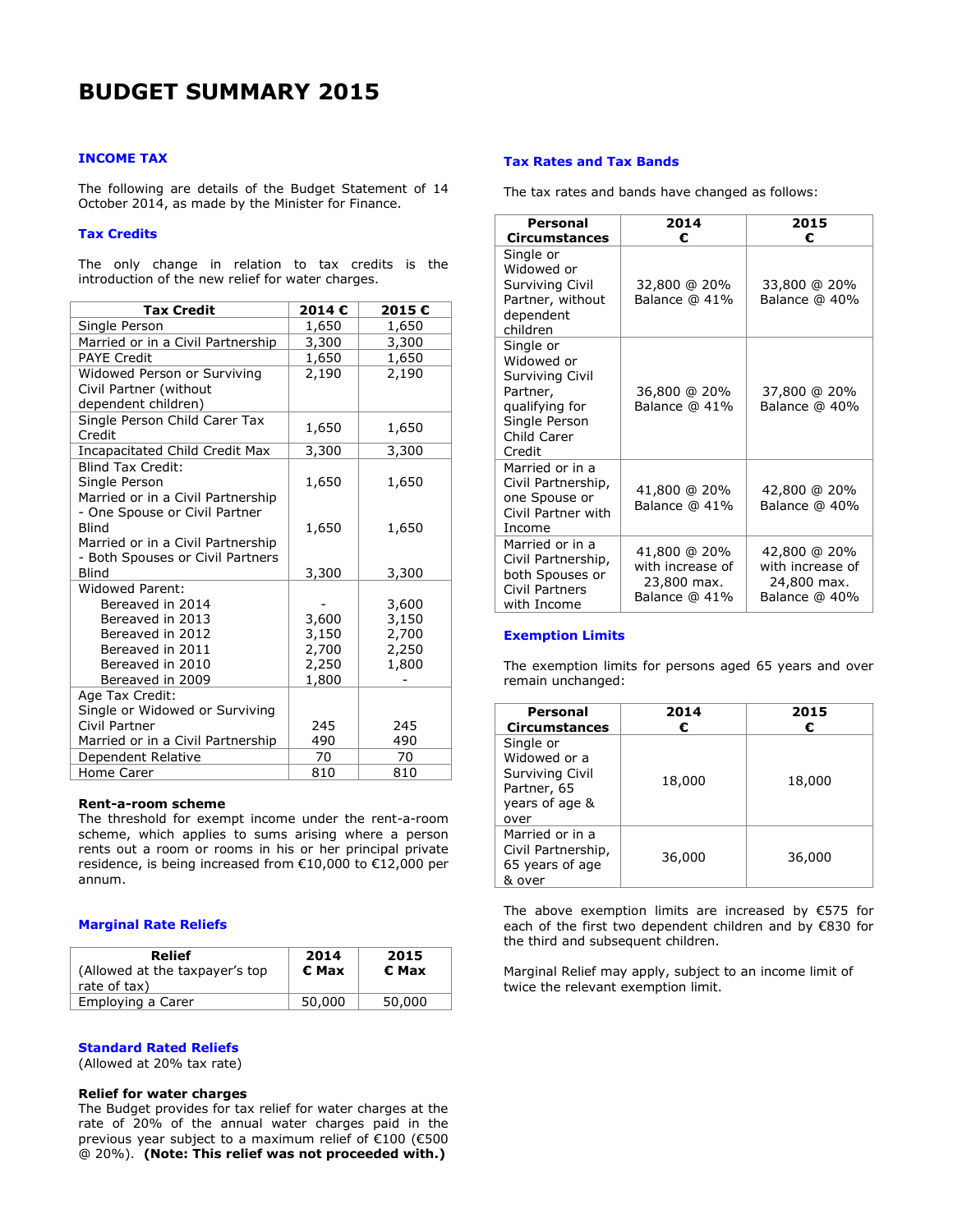## **DIRT**

#### **First time buyers DIRT relief**

Relief from DIRT on savings used by first time buyers toward the deposit on a home is being introduced from 15 October 2014.

# **UNIVERSAL SOCIAL CHARGE (USC)**

**The rates and thresholds of the USC are changed as follows:**

## **The Standard Rates of USC**

| <b>USC Thresholds</b>                      |      |                                            |      |
|--------------------------------------------|------|--------------------------------------------|------|
| 2014                                       |      | 2015                                       |      |
|                                            | Rate |                                            | Rate |
| Income up to<br>€10,036.00                 | 2%   | Income up to<br>€12,012.00                 | 1.5% |
| Income from<br>€10,036.01 to<br>€16,016.00 | 4%   | Income from<br>€12,012.01 to<br>€17,576.00 | 3.5% |
| Income above<br>€16,016.00                 | 7%   | Income from<br>€17,576.01 to<br>€70,044.00 | 7%   |
|                                            |      | Income above<br>€70,044.00                 | 8%   |

## **The Reduced Rates of USC**

| <b>USC Thresholds</b>                                                                                                 |      |                            |      |
|-----------------------------------------------------------------------------------------------------------------------|------|----------------------------|------|
| Individuals aged 70 years or over whose aggregate<br>income for the year is €60,000 or less.                          |      |                            |      |
| Individuals (aged under 70) who hold a full medical card<br>whose aggregate income for the year is $€60,000$ or less. |      |                            |      |
| 2014                                                                                                                  | Rate | 2015                       | Rate |
| Income up to<br>€10,036.00                                                                                            | 2%   | Income up to<br>€12,012.00 | 1.5% |
| Income above<br>€10,036.00                                                                                            | 4%   | Income above<br>€12,012.00 | 3.5% |

Note 1. 'Aggregate' income for USC purposes does not include payments from the Dept of Social Protection.

Note 2. A 'GP only' card is not considered a full medical card for USC purposes.

### **The Exempt Categories**

| 2014                          | 2015                          |
|-------------------------------|-------------------------------|
| Where an individual's total   | Where an individual's total   |
| income for a year does not    | income for a year does not    |
| exceed €10,036                | exceed €12,012                |
| All Dept of Social Protection | All Dept of Social Protection |
| payments                      | payments                      |
| Income already subjected      | Income already subjected      |
| to DIRT                       | to DIRT                       |

### **3% Surcharge (non-PAYE income)**

The surcharge of 3% on individuals who have non-PAYE income that exceeds €100,000 in a year remains unchanged.

## **Home Renovation Incentive Scheme**

The Budget provides for the Home Renovation Incentive Scheme to be extended to landlords subject to income tax. Full details will be included in the forthcoming Finance Bill.

### **Employment and Investment Incentive (EII) and Seed Capital Scheme**

A number of extensions have been announced to the EII scheme. They include

- increasing the required holding period for shares from 3 to 4 years,
- the amount of finance that can be raised by a company under the EII will be increased to  $\acute{\text{5}}$ m annually subject to a lifetime maximum of €15m,
- the scheme will include Medium sized enterprises in non-assisted areas and internationally traded financial services subject to Enterprise Ireland certification.

The inclusion of hotels, guest houses and self-catering accommodation in the scheme will be extended by a further three years and the management and operation of Nursing Homes for three years will also be included.

These extensions are subject to EU state-aid approval and a commencement order.

There is no change to the tax provisions in the Seed Capital Scheme which will be re-launched in the coming months.

# **Foreign Earnings Deduction (FED)**

FED was introduced in 2012 for the tax years 2012 to 2014 in respect of income earned whilst working in Brazil, Russia, India, China or South Africa.

With effect from 1 January 2013, the number of states was extended to include Algeria, Democratic Republic of Congo, Egypt, Ghana, Kenya, Nigeria, Senegal and Tanzania.

FED has now been extended up to the tax year 2017 and, with effect from 1 January 2015, the number of states will be extended to include Japan, Singapore, South Korea, Saudi Arabia, the United Arab Emirates, Qatar, Bahrain, Indonesia, Vietnam, Thailand, Chile, Oman, Kuwait, Mexico, and Malaysia.

The qualifying conditions will be eased by deeming time spent travelling to a relevant state, or from a relevant state to Ireland or to another relevant state, to be time spent in a relevant state. Also, from 1 January 2015, the number of whole days of continuous presence requirement in a relevant state will be reduced from 4 to 3 and the number of qualifying days requirement in a continuous period of 12 months will be reduced from 60 to 40.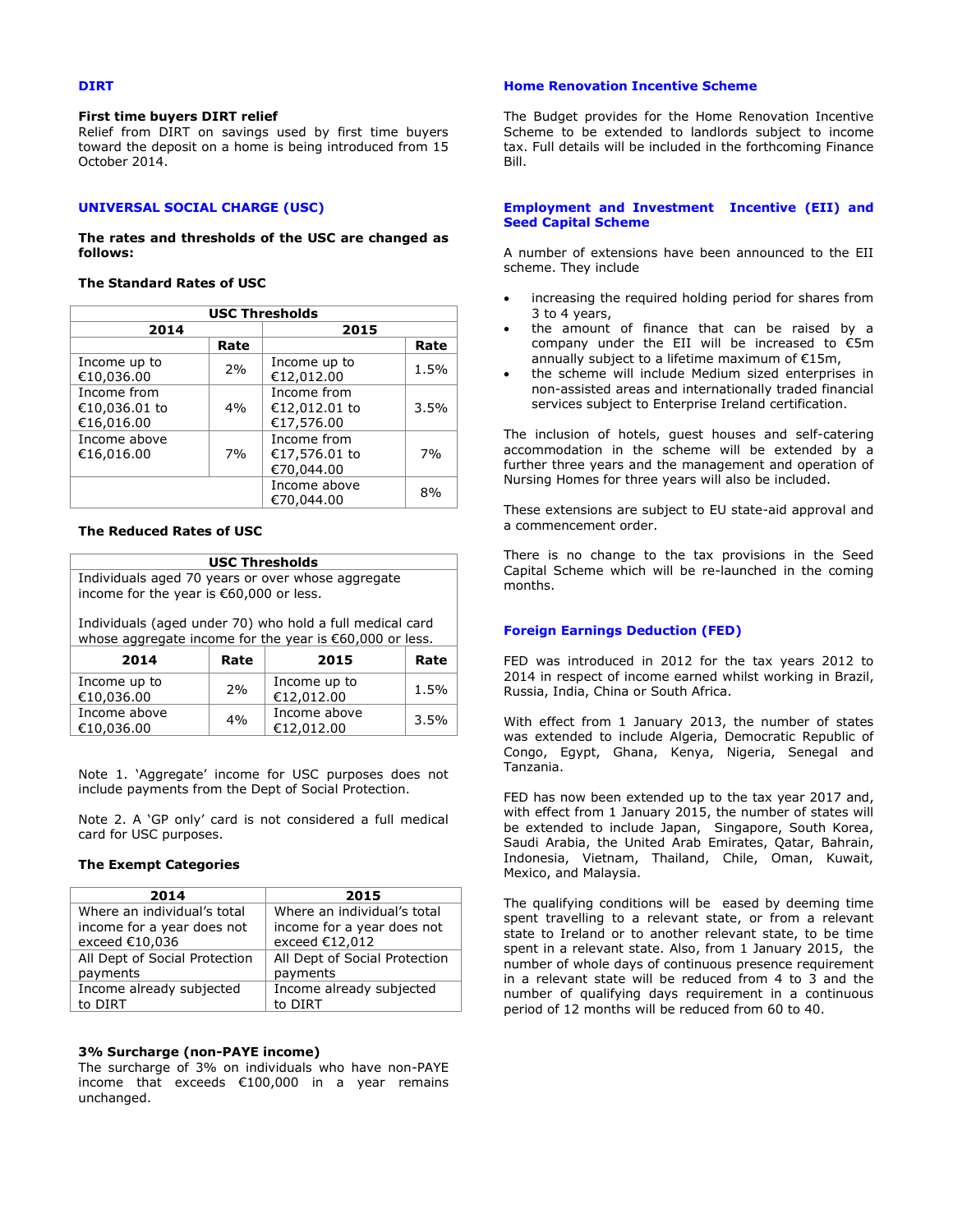## **Increase in the Farmer's Flat-Rate Addition from 5% to 5.2%**

The flat-rate scheme compensates unregistered farmers for VAT incurred on their farming inputs.

The farmer's flat-rate addition will be increased from 5% to 5.2% with effect from 1 January 2015.

### **Retention of the 9% reduced VAT rate**

The 9% reduced VAT rate, which was introduced in 2011 as part of the Government Jobs Initiative for tourism related services, is being retained.

#### **CORPORATION TAX**

### **Company Residence**

Finance Bill 2014 will amend Ireland's company tax residence rules to provide that all companies that are incorporated in Ireland will be tax resident here, unless regarded as resident in a territory other than the State for the purposes of a tax treaty. The change will come into effect for new companies from 1 January 2015 while a transition period will apply until the end of 2020 for existing companies. This change will bring Ireland's rules into line with the rest of the OECD.

### **Research & Development (R&D) Tax Credit**

The R&D Tax Credit regime provides for a 25% tax credit for the amount of qualifying R&D expenditure incurred by a company in a given year that is in excess of the amount spent in 2003, which is known as the base year for the regime.

As recommended in the 2013 Review of Ireland's R&D Tax Credit regime, the base year restriction is now being removed, effective from 1 January 2015.

### **3 Year Relief for Start-up Companies**

This scheme provides relief from corporation tax on trading income (and certain capital gains) for new start-up companies in the first 3 years of trading. The value of the relief is linked to the amount of Employers' PRSI paid by a company in respect of its employees, subject to a maximum of €5,000 per employee and an overall limit of €40,000 in any year. This relief was due to expire at the end of 2014 and is being extended to companies commencing a qualifying trade in 2015.

#### **Intangible Assets**

The current regime for intangible assets provides capital allowances for expenditure incurred on the provision of certain intangible assets for use in an Irish trade. This measure is being enhanced:

 The use of such allowances in any accounting period is currently restricted to a maximum of 80% of the income from the relevant trade in which the acquired assets are used with any excess carried forward for offset against trading income in subsequent accounting periods. Any related interest expense deduction which may be allowed for borrowings incurred on such an acquisition is similarly restricted. This restriction on aggregate allowances (and related interest) will be removed.

 The definition of 'specified intangible asset' contained in this provision will also be amended to include customer lists.

Further details will follow in the Finance Bill.

### **Accelerated Capital Allowances for Energy-efficient Equipment**

This is a measure to incentivise companies to invest in energy-efficient equipment. It allows them to deduct 100% of capital expenditure incurred on eligible equipment (that meets specified energy-efficiency criteria) from trading profits in the year of purchase rather than over the usual 8 year period for plant and machinery. This measure was due to expire at the end of 2014 and following a review by the Department of Communications, Energy and Natural Resources is being extended to the end of 2017.

## **CAPITAL GAINS TAX (CGT)**

#### **Property Incentive**

The incentive relief from CGT (in respect of the first 7 years of ownership) for properties purchased between 7 December 2011 and 31 December 2014 is not being extended beyond 31 December 2014.

### **Windfall Tax**

Windfall tax provisions introduced in 2009 which apply an 80% rate of tax to gains from disposals of land, where those gains are attributable to a relevant planning decision by a planning authority, are being abolished in the case of disposals made on or after 1 January 2015. This will mean that chargeable gains arising from disposals of land made on or after 1 January 2015 subject to these planning decisions will be subject to capital gains tax at the standard rate of 33% in common with other disposals of land while individuals or companies engaged in the trade of dealing in or developing land will be subject to income tax or corporation tax on their income or profits, as appropriate, at the normal rates attributable to those activities.

### **Retirement Relief**

CGT retirement relief is being amended so that, subject to other conditions, land that has been leased for up to 25 years in total (increased from 15) ending with disposal will qualify for the relief.

Amendments are also being made to provide (in the case of land disposals outside the family) that land currently let under conacre arrangements which end with disposal on or before 31 December 2016 or which (before 31 December 2016) is instead leased out for minimum periods of 5 years to a maximum of 25 years ending with disposal will, subject to other conditions, also qualify for CGT retirement relief.

## **CGT farm restructuring relief**

The capital gains tax relief for farm restructuring (e.g. sale, purchase or exchange of land) is to be amended so that the deadline for completion of the first restructuring transaction is extended to 31 December 2016.

Full details will be included in the forthcoming Finance Bill.